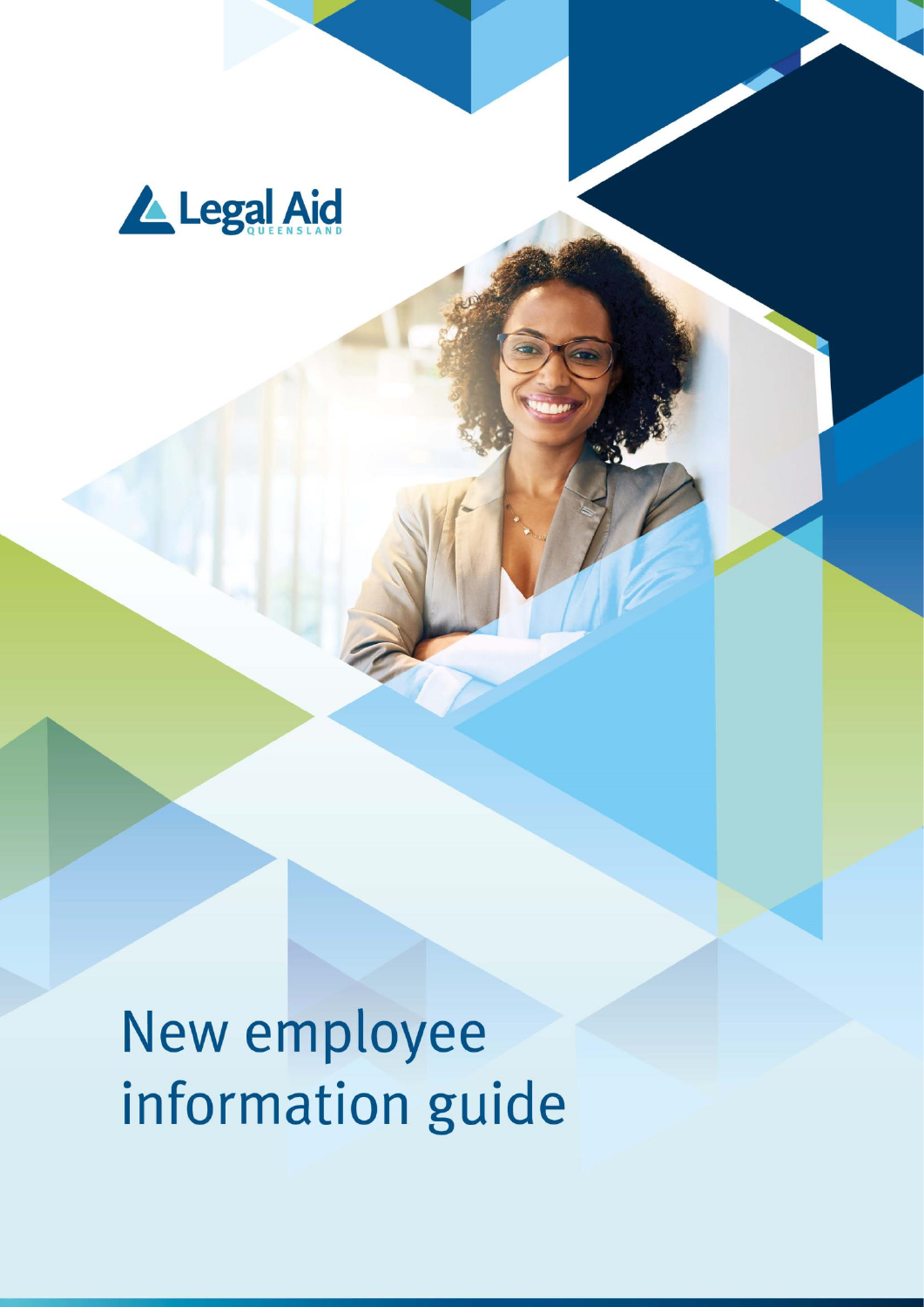



## **Contents**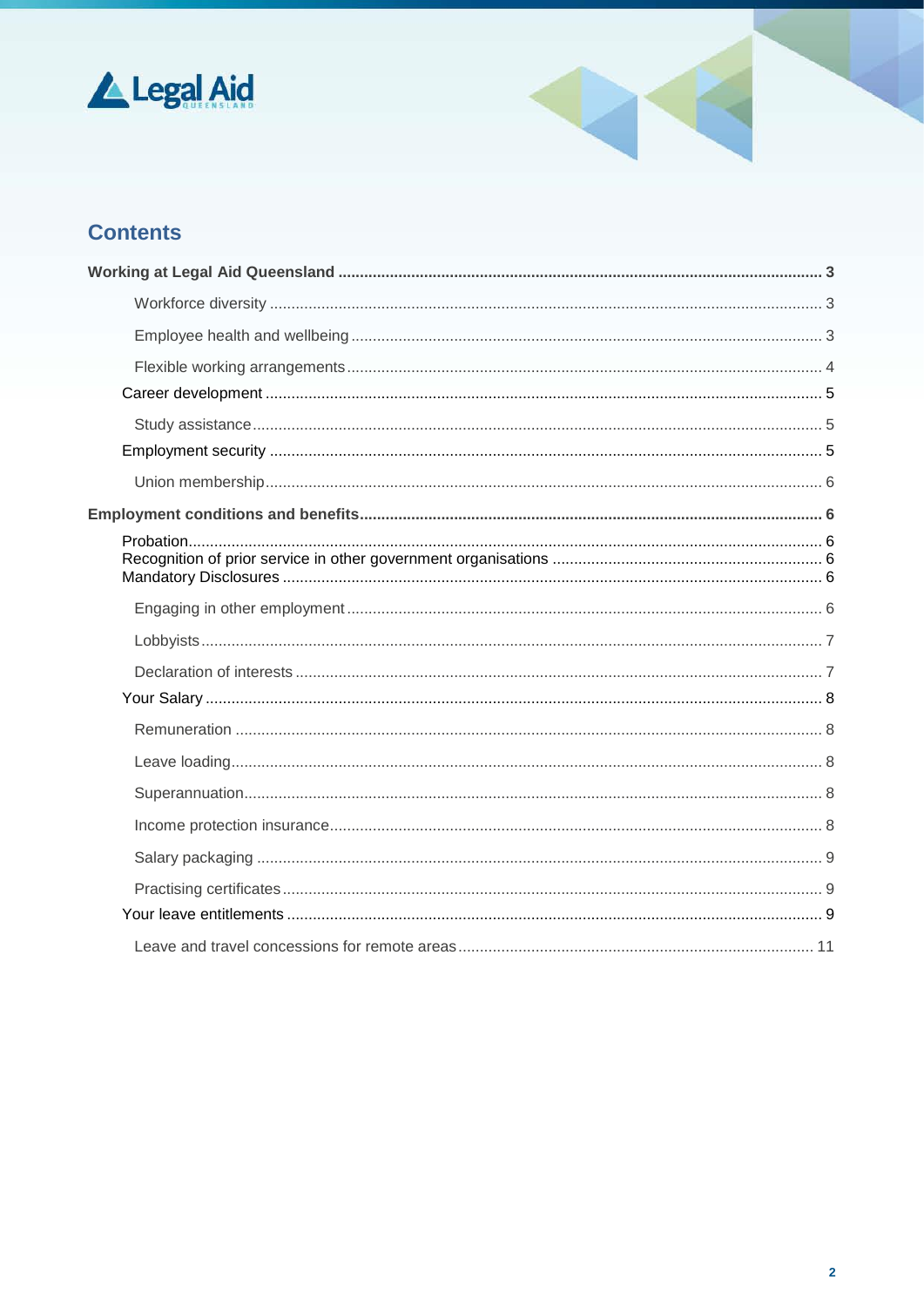



# <span id="page-2-0"></span>**Working at Legal Aid Queensland**

LAQ strives to ensure our staff are working in a safe and inclusive environment. We respect the people we assist and those with whom we work.

We expect our employees to comply with:

- the [Code of Conduct for the Queensland Public Service](https://www.forgov.qld.gov.au/code-conduct-queensland-public-service)
- relevant professional codes of conduct, and
- workplace health and safety requirements.

All LAQ buildings and surrounds are non-smoking.

#### <span id="page-2-1"></span>**Workforce diversity**

**LAQ is an equal opportunity employer, committed to promoting workforce diversity.** 

In accordance with the [Anti-Discrimination Act 1991](https://www.legislation.qld.gov.au/view/html/inforce/current/act-1991-085) and the [Industrial Relations Act 2016;](https://www.legislation.qld.gov.au/view/html/asmade/act-2016-063) discrimination on the basis of sex; relationship status, pregnancy, parental status, breastfeeding, age, race, impairment, religious belief or religious activity, political belief or activity, trade union activity, lawful sexual activity, gender identity, sexuality, family responsibilities or association with, or in relation to, a person identified on the basis of the above attributes will not be tolerated.

To promote workforce participation, we offer flexible working arrangements and support and facilitate reasonable adjustments.

**Facilities can be made available for applicants with disabilities.** If you require any reasonable adjustments please advise the contact officer given to you during recruitment as soon as practicable to discuss your requirements.

**If you are deaf, hearing or speech impaired,** you can contact us through the National Relay Service TTY call **133 677**, or Speak & Listen call **1300 555 727**, or using their Auslan video relay service. For more information go to [www.relayservice.gov.au](http://www.relayservice.gov.au/) . Ask the service to dial the contact officer given to you during recruitment or alternatively email the People, Culture and Capability team [careers@legalaid.qld.gov.au](mailto:human.resourcesteam@legalaid.qld.gov.au) to speak with a member of LAQ's People Culture and Capability Team.

In accordance with the Queensland Government's [commitment to inclusion and diversity,](https://www.forgov.qld.gov.au/inclusion-and-diversity-commitment) LAQ is committed to building an inclusive and diverse workforce that better reflects the community we serve. This means creating an inclusive culture that promotes the skills and insights of our people irrespective of gender, ethnicity, generation, sexual orientation or disability.

We recognise and value the varied skills, knowledge, backgrounds and perspectives people bring to their work and we embrace strategies that accommodate differences in background, perspectives and other factors (such as family responsibilities).

#### <span id="page-2-2"></span>**Employee health and wellbeing**

LAQ is committed to providing support to staff in managing health and lifestyle issues and, to this end, we offer a number of health and wellbeing programs including:

- Employee assistance program:
	- o LAQ has retained the services of three specialist providers to establish and maintain our Employee Assistance Program (EAP)
	- o These professional counselling services are provided to LAQ employees and their immediate families
	- o Sessions are voluntary, confidential and free of charge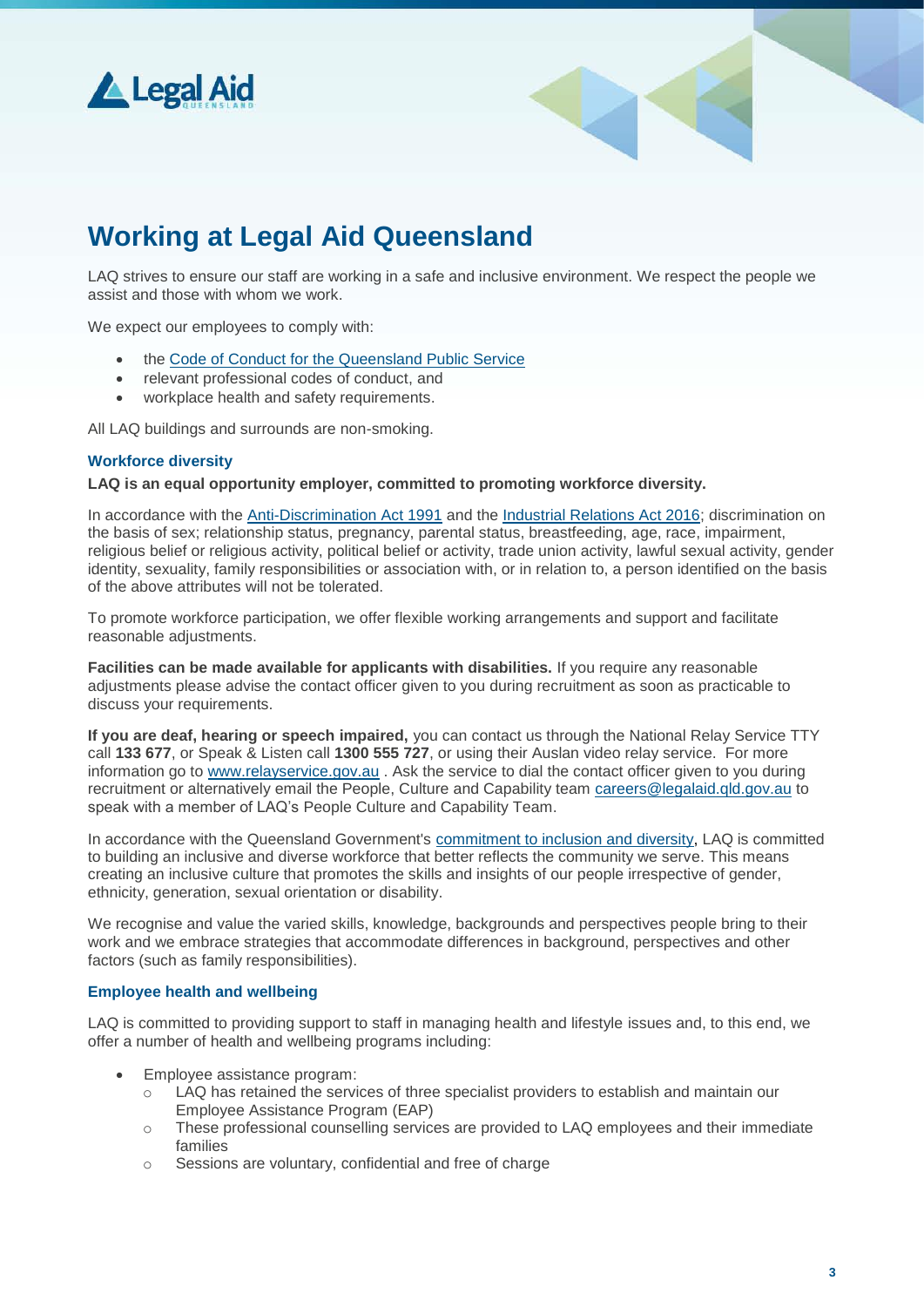

- o Counselling is provided on a broad range of topics (personal, financial and career)
- o Career prospects of an employee who uses the EAP will not be adversely affected as a result of that employee's participation
- $\circ$  No information shared with an EAP counsellor, including the name of the person attending, is available to any other party without the written consent of the person involved, and
- $\circ$  The program is endorsed by both peak trade union and employer bodies.
- Vaccination programs
	- $\circ$  All employees are offered the opportunity to receive a free influenza (flu) vaccination each year, and
	- o Vaccination for Hepatitis B is also available to front line staff.

#### <span id="page-3-0"></span>**Flexible working arrangements**

At LAQ, we aim to maximize service delivery to the community whilst providing flexibility to our employees. We are committed to helping staff find a balance between work and their lives outside of work.

To support our employees to balance work and life responsibilities, the flexible working arrangements outlined below may be available. These arrangements will be subject to operational convenience and further discussion and agreement with the relevant manager and director. Successful applicants are encouraged to discuss flexible working arrangements with the selection panel.

- Working hours
	- o Our full-time staff work a 36.25-hour week
	- o Ordinary daily hours are 7 hours 15 minutes
	- $\circ$  Standard hours are between 9:00am 5.00pm Monday to Friday inclusive; with a lunch break of 45 minutes between 12 noon and 2pm for employees who work 36.25 hours per week
	- o Working arrangements shall provide flexible starting and ceasing times for employees within the prescribed spread of hours 7.00am to 7.00pm Monday to Friday inclusive unless such arrangements are not operationally viable
	- o The maximum number of ordinary hours to be worked on any one day shall not exceed 9.5 hours exclusive of meal breaks to be worked within the prescribed spread of hours (as defined), and
	- o In determining hours of duty, wherever practicable, we will take into account the needs of our workers including those with family responsibilities or disabilities.
- Part-time arrangements
	- $\circ$  A part-time employee works less than the standard fortnightly hours on an ongoing basis (with approval from their manager). They enjoy the same employment entitlements associated with full-time employment but these are reduced proportionally to reflect the reduced hours worked.
- Job sharing
	- $\circ$  Two or more employees make a voluntary agreement (with approval from their manager/s) to share one full-time job, each working part-time on a continuing basis.
- Telecommuting (work from home)
	- Working outside of the central workplace, using telecommunications technology to replace part, or all, of the physical journey to work.
- Discretionary leave without pay
	- o With approval in exceptional circumstances employees may take an approved amount of unpaid leave without pay.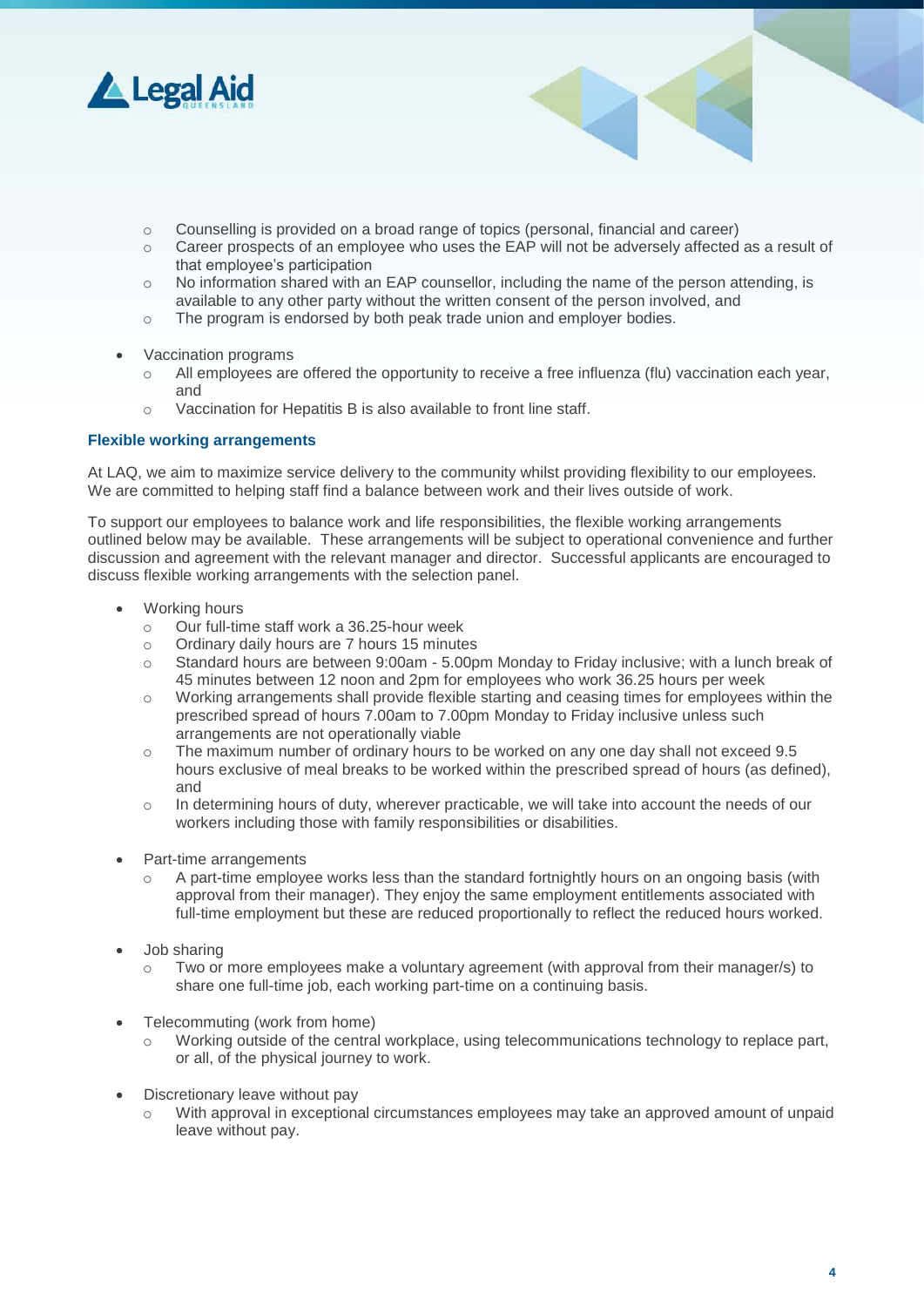<span id="page-4-3"></span>

- Accrued/accumulated time
	- o Accumulated, or 'flex', time provides employees with opportunities for 'banking' any approved, accrued overtime hours with a view to accessing a maximum of five 'flex' days per 28 day work cycle
	- $\circ$  It can be taken in 15-minute multiples to a maximum of 36.25 hours in a 28 day cycle
	- o Sufficient credits must be accrued before the requested time is taken, and
	- o Employees may automatically carry over a maximum of 36.25 hours credit from one work cycle to the next.
- Aggregated/averaged hours of work
	- Aggregating working hours enables employees to work varied weekly hours, provided that at the end of a stated work cycle (e.g. 3 months) the employee has worked the total ordinary hours. Employees should seek advice from their line manager regarding the work cycle applicable for this purpose.
- Compressed hours
	- Employees perform their full-time weekly hours over a reduced number of days.
- Staggered hours
	- Within the prescribed spread of hours, employees may stagger their start and finish times to come in earlier and so finish earlier or come in later and finish later while still working the required number of weekly hours.
- Purchased leave or extra leave for proportionate salary
	- o Employees may purchase up to an additional 6 weeks of annual leave in a 12-month period. Fortnightly salary is proportionally reduced to reflect the additional leave purchased.

### <span id="page-4-0"></span>**Career development**

At LAQ, we understand our employees are the organisation's most important resource. We offer challenging and engaging work and we need and expect consistently high standards of performance from our employees so we can achieve our strategic objectives and ensure our clients receive the best possible service we can provide.

LAQ is committed to supporting the personal and professional development of our employees assisting them to develop the skills and abilities that will help them to work toward the achievement of career and strategic objectives.

#### <span id="page-4-1"></span>**Study assistance**

At LAQ, we are committed to helping our staff develop their skills and further their careers. That's why we offer permanent employees support to help them complete approved courses or research, including leave to:

- attend classes or courses
- attend residential school programs, and/or
- study for and complete exams.

We may also pay some work-related course fees and other costs, depending on the course being studied.

### <span id="page-4-2"></span>**Employment security**

LAQ is strongly committed to maximising employment security for permanent public sector employees, in line with the Queensland Government's **Employment Security Policy.**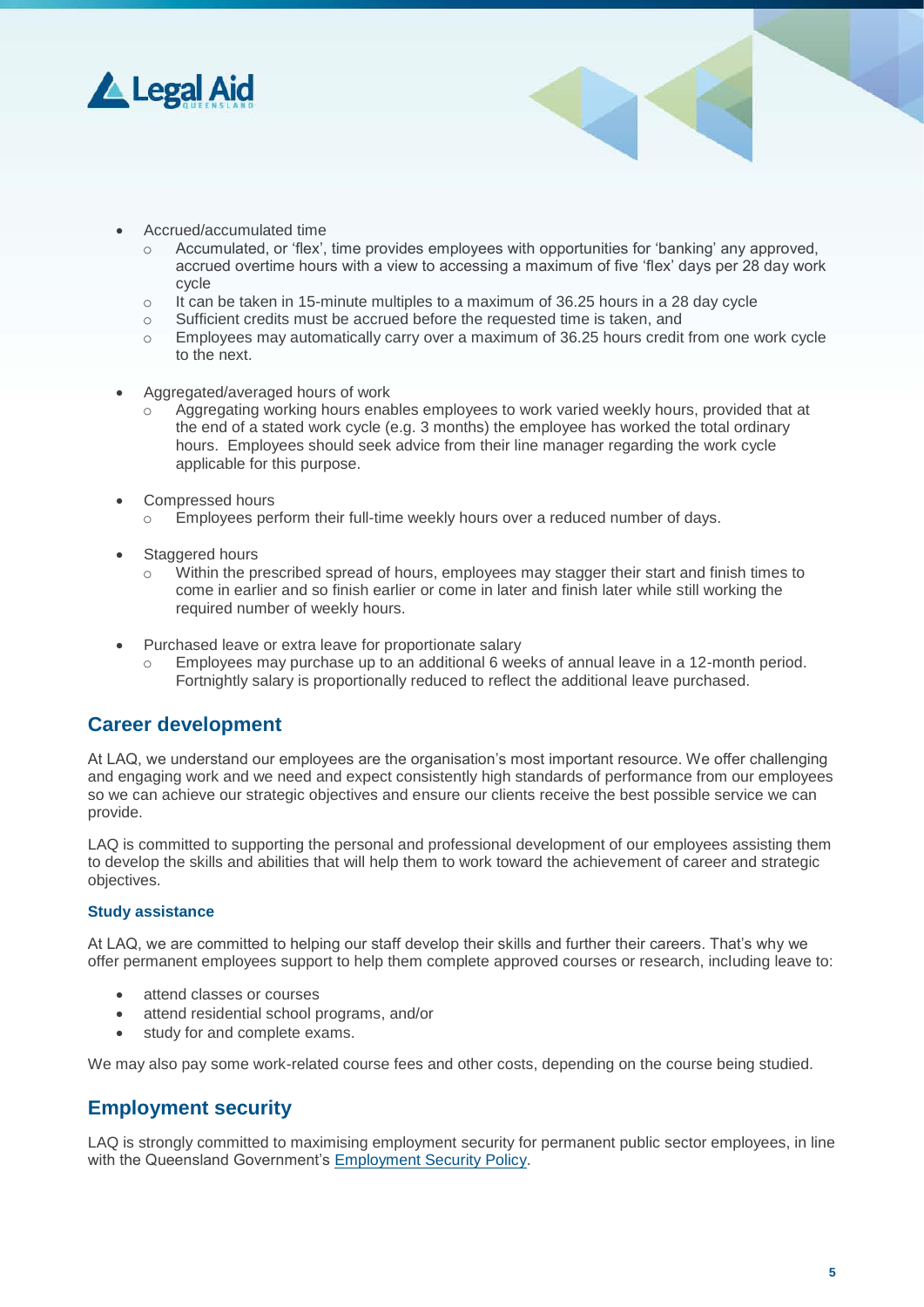



#### **Union membership**

LAQ acknowledges union delegates and job representatives have a role to play within our workplace, including during the agreement making process. We promote joint union and employer consultation (including through our Agency Consultative Committee) and encourage employees who wish to join and maintain financial membership of an organisation of employees that has the right to represent their industrial interests.

Subject to relevant legislation, LAQ employees are permitted full access to union delegates/officials during working hours to discuss any employment matter or seek union advice, provided that service delivery is not disrupted, and work requirements are not unduly affected. For more information see the Together Queensland website<https://www.together.org.au/> or telephone 1800 177 244. Together is a branch of the Australian Services Union.

Your union delegates provide support in the workplace for members. They liaise with management about issues that are important to members in LAQ and they work with management to ensure LAQ provide the best services and workplace for clients and staff.

### <span id="page-5-0"></span>**Employment conditions and benefits**

### <span id="page-5-1"></span>**Probation**

Any successful applicant who is not a current, permanent Queensland Public Service employee will initially be appointed to a minimum probationary period of 3 months. In certain circumstances and with employee agreement a probationary period of more than 3 months may apply. The longer period agreed upon must be reasonable having regard to the nature and circumstances of the employment.

### <span id="page-5-2"></span>**Recognition of prior service in other government organisations**

You can ask for your sick and long service leave entitlements to be carried over from your previous job to Legal Aid Queensland if you were working for a:

- federal or other state public service organisation
- statutory authority
- public hospital
- local government organisation, or
- tertiary educational institution.

Prior service is also counted for calculating parental leave. You may only transfer entitlements if your break in service between the 2 organisations was less than 12 months.

For temporary employees, recognition of prior service is limited to previous service with a "government entity" as defined in section 24 of the *Public Service Act* 2008.

The recognition of previous casual employment is limited to determining service for long service leave and paid parental leave purposes only.

### <span id="page-5-3"></span>**Mandatory Disclosures**

#### <span id="page-5-4"></span>Engaging in other employment

Section 71 of the [Legal Aid Queensland Act 1997](http://www5.austlii.edu.au/au/legis/qld/consol_act/laqa1997166/) provides that a Legal Aid lawyer may practise as a lawyer. or engage in paid employment, other than for LAQ, only with the written approval of the LAQ Board.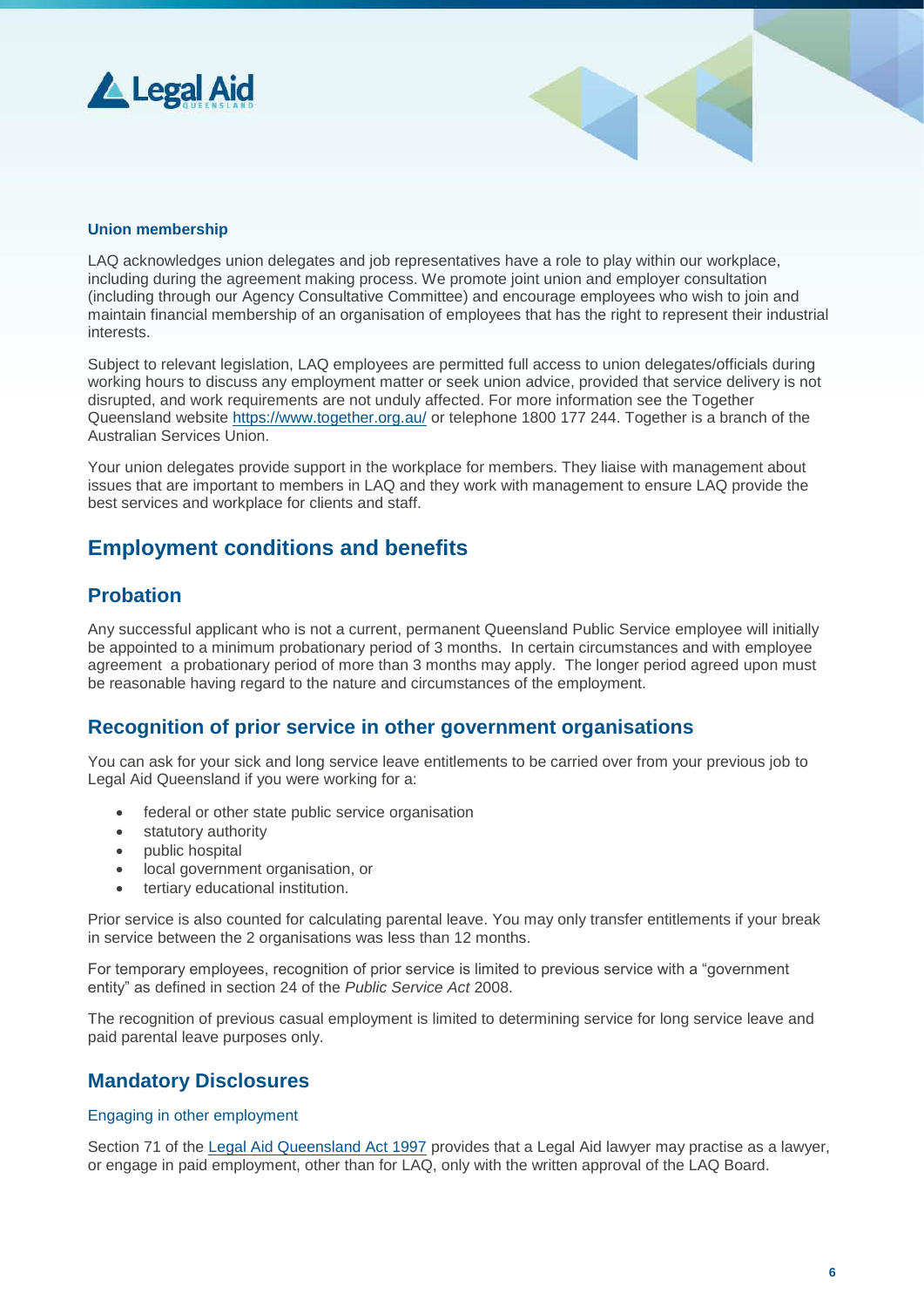

LAQ's Engaging in Other Employment Policy requires that all LAQ employees who engage or will be engaging in other employment, whether within the Queensland public sector or elsewhere, declare the other employment if the other employment:

- is, or has the potential to be, a real or apparent conflict of interest in relation to the employee's employment with LAQ (e.g. as a supplier of goods and services to LAQ and a decision-maker in relation to such purchases, or as an employee of a preferred supplier of legal services to LAQ)
- has the potential to impact adversely on the employee's ability, health or well-being to safely and effectively carry out official duties in their LAQ employment (e.g. working nights as a cab driver and being too tired to effectively perform LAQ duties during normal operating hours)
- has the potential to compromise the integrity of or to reflect seriously and adversely on LAQ (e.g. private employment or private practice in a role related to LAQ duties), and/or
- results in, or has the potential to result in, the misuse of information, intellectual property, physical or other LAQ resources (e.g. running an internet-based business from within LAQ).

The LAQ Board or its delegate will assess and may authorise (or decline to authorise) the activity. If it is determined that the other employment breaches the principles outlined in the policy, the employee is required to resolve the concerns in favour of LAQ to the satisfaction of the LAQ Board or it's delegate within 14 calendar days.

Existing employees must notify the Board or its delegate of any new or material change in the nature of any other employment in which they are engaged within 14 calendar days, if that new or material change is covered by the principles outlined in the policy.

Failure by an applicant/employee to resolve concerns to the satisfaction of the Board or its delegate may result in a breach of policy and/or the Code of Conduct.

#### <span id="page-6-0"></span>Lobbyists

It is LAQ policy that all new employees are to provide to the Chief Executive Officer (CEO), within one month of taking up duty, a disclosure of employment as a lobbyist in the previous two years in accordance with the PSC [Disclosure of Previous Employment as a Lobbyist Policy.](https://www.forgov.qld.gov.au/documents/policy/lobbyist-disclosure)

LAQ employees are to fully disclose any work they have performed as a lobbyist in the previous two years including any previous lobbying activities that may have the potential to:

- impact on their ability to properly and impartially discharge the duties of their role, and/or
- be a real or perceived conflict of interest in relation to their role.

Should the CEO determine that there is the potential for a real or perceived conflict of interest; the employee is required to resolve the concerns in favour of the public interest to the satisfaction of the CEO within 14 calendar days. Failure by the employee to resolve the concerns to the satisfaction of the CEO may result in a breach of this policy and/or the Code of Conduct.

Any disclosure is maintained in confidence and available only to the employee and the CEO or their delegate.

#### <span id="page-6-1"></span>Declaration of interests

At LAQ, all Senior Executive Service (SES) executives are responsible for fully disclosing their interests that may have a bearing, or be perceived to have a bearing, on their ability to properly and impartially discharge the duties of their office.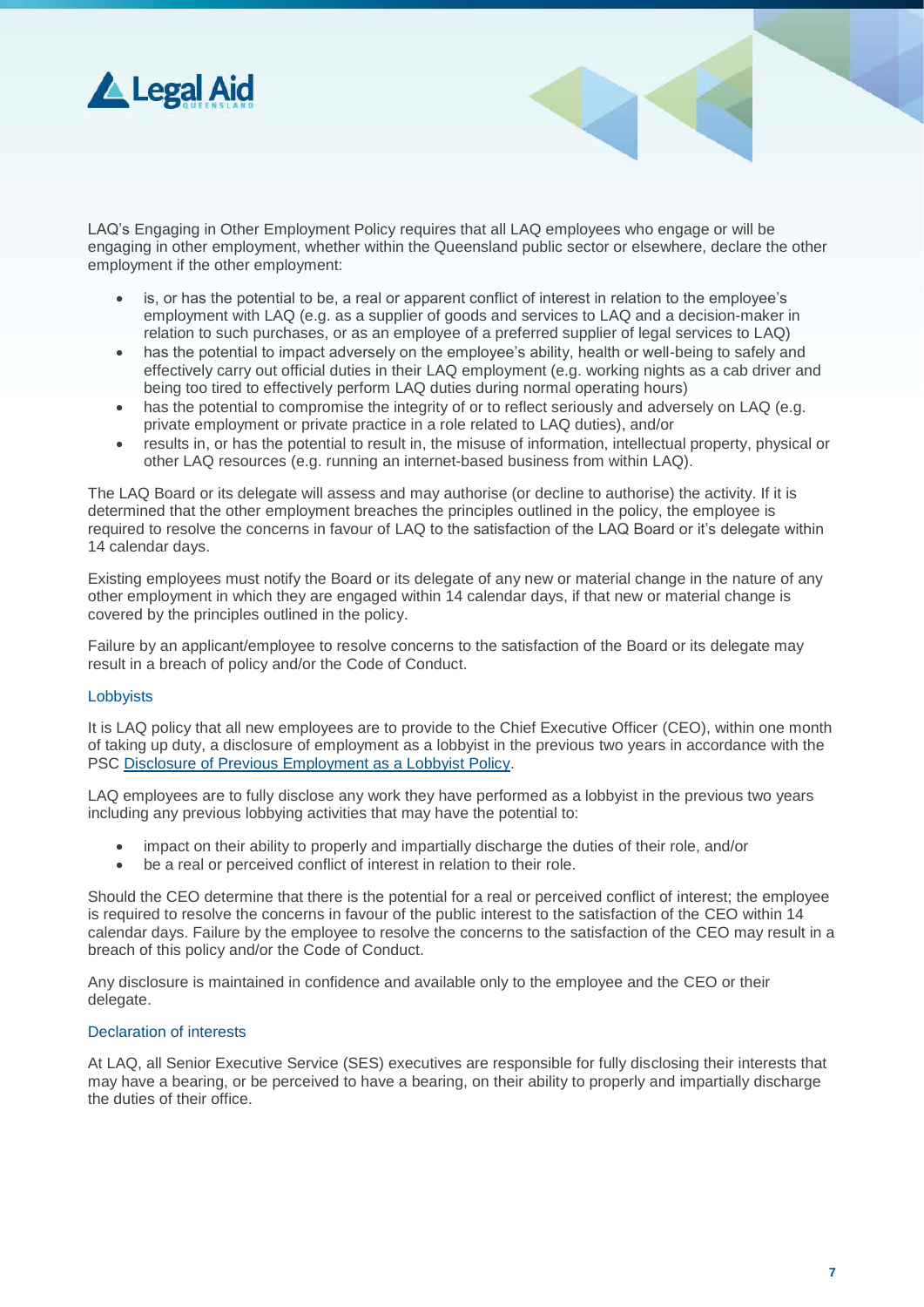



Executives are also responsible for disclosing the interests of their partner and/or dependents only if those interests have a bearing, or may be perceived to have a bearing, on their ability to properly and impartially discharge the duties of their office.

A Declaration of Interests is to be provided to the Chief Executive on an annual basis. Responsibility for the recognition of a real or perceived conflict of interest rests solely with the executive concerned.

Newly appointed SES officers must provide a Declaration of Interests within one month of taking up duty.

See the PSC Declaration of Interests - [Senior Executive Service and](https://www.forgov.qld.gov.au/documents/policy/declaration-interests-senior-executives-and-equivalent-employees) Equivalent Employees Policy for more information.

## <span id="page-7-0"></span>**Your Salary**

#### <span id="page-7-1"></span>**Remuneration**

The total remuneration value (which would have been on the role description) includes a base salary, employer's superannuation contribution (based on the employee contribution) and leave loading (17.5% paid on four weeks recreation leave per annum).

Applicants for SO and SES vacancies should also refer to the Senior [Executive Service -](https://www.forgov.qld.gov.au/documents/directive/1017/senior-executive-service-employment-conditions) Employment [conditions \(Directive 10/17\)](https://www.forgov.qld.gov.au/documents/directive/1017/senior-executive-service-employment-conditions) and Senior Officers – [Employment conditions \(Directive 11/17\)](https://www.forgov.qld.gov.au/documents/directive/1117/senior-officers-employment-conditions) available on the [Public Service Commisssion](https://www.forgov.qld.gov.au/) (PSC) website [https://www.forgov.qld.gov.au\)](https://www.forgov.qld.gov.au/).

At LAQ, our employee's salaries (or rates of pay) are paid in accordance with the [Legal Aid Queensland](https://www.qirc.qld.gov.au/sites/default/files/legal_aid_queensland_employees_swc18.pdf?v=1542542867)  [Employees Award.](https://www.qirc.qld.gov.au/sites/default/files/legal_aid_queensland_employees_swc18.pdf?v=1542542867)

Appointment will normally be at the minimum pay point of the relevant classification level. However, if you are an external applicant (or government employee who has relevant acting in higher duties) and present a case to the selection panel demonstrating a higher level of skills and knowledge, you may be able to negotiate salary within that classification level.

Employees who work in Cairns, Mackay, Mount Isa and Townsville are also paid a locality allowance.

#### <span id="page-7-2"></span>Leave loading

Employees are eligible for loading on annual leave accrued. This is paid once a year, generally in the first pay of December. Pay in advance may only be requested if you are travelling overseas, or to a remote area, or for cases of extreme hardship. Leave loading is paid at 17.5 percent on four weeks annual leave or at 14 percent for employees in remote locations (Cairns, Mackay, Mount Isa or Townsville) who are eligible for five weeks annual leave.

#### <span id="page-7-3"></span>**Superannuation**

QSuper is LAQ's default superannuation fund, however, employees can choose their superannuation provider.

Find out more about [on superannuation](https://www.forgov.qld.gov.au/superannuation) in the Queensland Public Sector.

#### <span id="page-7-4"></span>Income protection insurance

We advise employees to talk to a financial adviser to understand their income protection insurance. You may also wish to speak with your superannuation provider to learn more about your default income protection insurance and options to vary that insurance to more appropriately reflect your financial circumstances.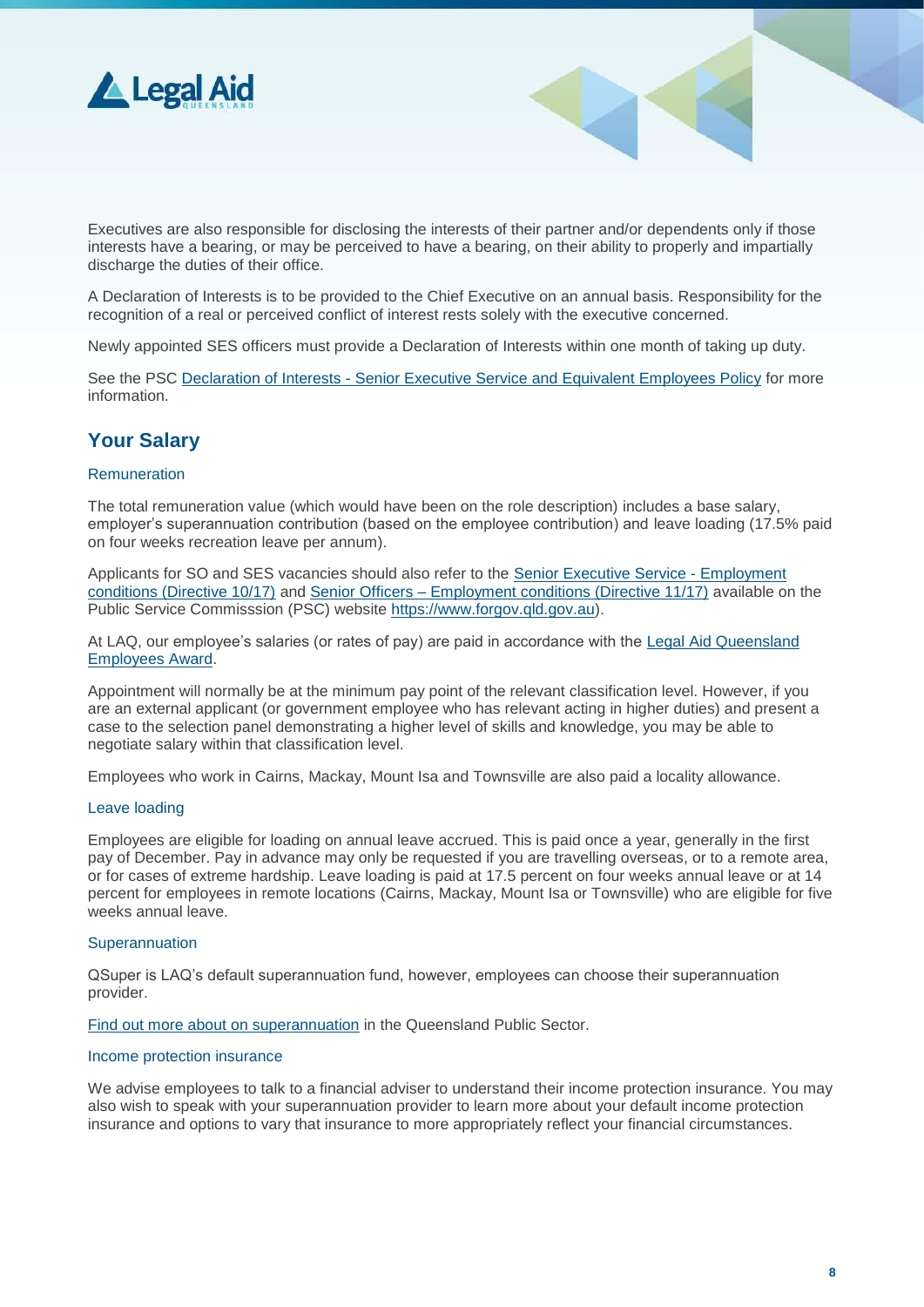

ASIC's [MoneySmart website](https://www.moneysmart.gov.au/superannuation-and-retirement/how-super-works/insurance-through-super) is a source for information on income protection insurance through your superannuation.

#### <span id="page-8-0"></span>Salary packaging

Salary packaging (also known as 'salary sacrifice') allows eligible employees to pay for expenses with money from their salary before tax is taken out. Instead of getting their salary paid as cash, an employee may choose a combination of cash and certain non-cash benefits (items or services purchased and paid for from their 'before tax' salary over a period of time).

By reducing pre-tax income an employee may reduce the amount of income tax they pay and may substantially increase take home pay each fortnight. Amongst other items, employees at LAQ may salary package such things as a mortgage or loan payments, rent, rates, insurance, utilities bills (i.e. electricity, phone, gas) HELP or HECS debts, private school or child care fees, private travel and motor vehicle expenses (e.g. bus fares, vehicle lease repayments and running costs such as petrol, registration, servicing), or membership fees (i.e. gyms, clubs).

Salary packaging is Australian Tax Office (ATO) approved. LAQ staff enjoy this benefit because we are classified as a 'charitable benevolent institution', which gives us a 30 percent fringe benefit tax exemption.

[Remserv Remuneration Services](http://www.remserv.com.au/) and [SmartSalary](http://www.qldsmartsalary.com.au/) provide salary packaging services to LAQ.

An employee's personal circumstances will determine whether (and the extent to which) salary packaging will be of benefit to them.

Salary packaging of some items will attract Fringe Benefits Tax and for some employees (e.g. those with a HECS debt or making child support payments) there may be additional tax considerations and so it is very important for employees to review their own financial situation in consultation with a registered financial adviser before they commence salary packaging.

#### <span id="page-8-1"></span>**Practising certificates**

Full-time staff required to hold Queensland Law Society or Queensland Bar Association practicing certificates for the conduct of their employment at LAQ, will have the annual cost of their certificates paid for in full by LAQ.

Part-time and temporary staff will have the cost paid/reimbursed on a pro-rata basis.

### <span id="page-8-2"></span>**Your leave entitlements**

Employees of LAQ have access to a range of leave entitlements to assist with balancing work and life responsibilities. Access to some of the leave types below will be subject to operational convenience and negotiation with the relevant manager:

- Recreation leave
	- o Permanent and temporary full-time employees receive 4 weeks (20 working days) annual recreation leave on full pay
	- o Where staff have worked for less than 12 months, leave credits are pro-rata of the full entitlements
	- o Part-time staff receive annual leave on a pro-rata basis, and
	- $\circ$  Approval for annual leave at half pay is discretionary; however, requests will be given reasonable consideration.
- Sick leave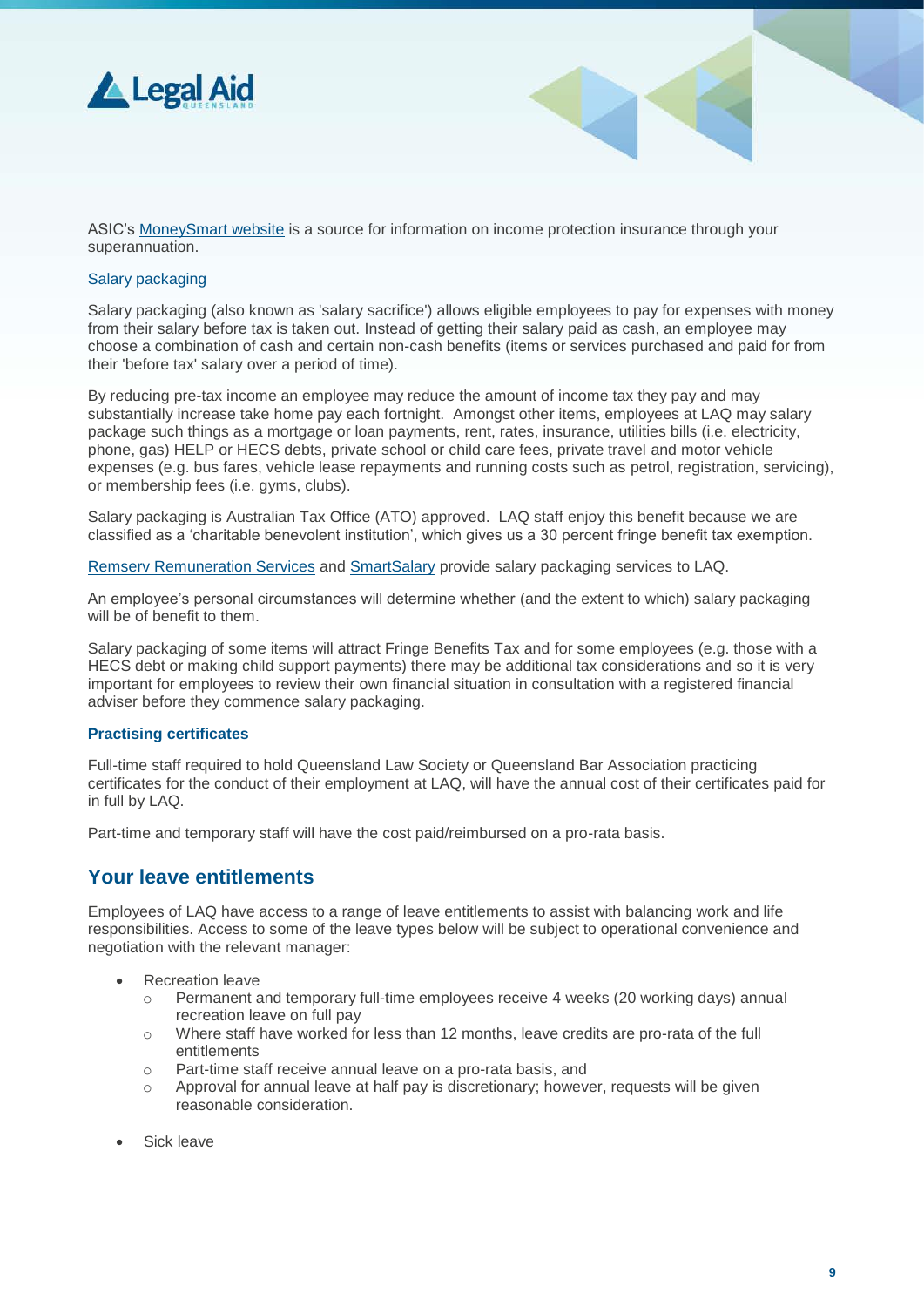

- o All full-time employees receive 10 days sick leave on full pay per annum (pro-rata for part-time employees
- o Sick leave days which are not used accumulate for the next year, and
- o A further meritorious sick leave credit of 65 working days sick leave on full pay may be added to an employee's sick leave account (on one occasion only) where they have completed 26 years meritorious service within the Queensland Public Sector.
- Carer's leave
	- o Employees may access their sick leave for providing care or support to members of their immediate family or household. In the event of sick leave entitlements being exhausted:
		- The employee may take up to an additional 2 days unpaid carer's leave each time the employee needs to take the leave;
		- **•** The employee may take additional unpaid carer's leave with the CEO's agreement.
- Parental leave
	- Parental leave includes maternity, spousal, pre-natal, pre-surrogacy, surrogacy, pre-adoption and adoption leave
	- o Eligible employees receive paid parental leave of up to 14 weeks at full pay or 28 weeks at half pay
	- o Eligible employees can extend parental leave for up to 2 years using a combination of paid leave and unpaid parental leave up to the child's second birthday
	- o Spousal leave can be taken at one-week full pay or two weeks half pay, and
	- $\circ$  Requests for part-time work are supported for primary caregivers (up to the time a youngest child reaches school age).
- Special leave
	- $\circ$  Special discretionary and non-discretionary leave covers many different circumstances. It may be granted on full pay or without pay for up to 5 days per year per reason. Any additional leave must be reasonable and proportionate to the circumstances, and
	- $\circ$  Special leave may be granted in situations including, but not limited to, where an employee is precluded from attending or remaining at work for compassionate reasons (e.g. bereavement, domestic or family violence), due to an emergency situation (e.g. natural disaster), because the employee is on duty as part of a Defence Reserve Force or volunteer emergency service, they are donating blood, undertaking work related study, etc.
- Long service leave
	- Long service leave of 1.3 weeks (pro-rata for part-time employees) per full year of service is generally available after you have worked continuously in the Queensland Public Sector for 10 years. You may access the pro-rata rate after 7 years of continuous service.
- Purchased leave
	- o Purchased leave is special leave without salary. It is funded by fortnightly deductions from net salary (i.e. after tax and superannuation contributions have been deducted) that occur over a nominated period. The fortnightly salary deductions are set aside and accessed as "salary" during a period of special leave without pay that is known as a period of "purchased leave", and
	- $\circ$  Eligible employees can access up to 6 weeks purchased leave, within a 12-month period.
- Christmas closure
	- LAQ offices generally close for a period between Christmas and New Year
	- $\circ$  During this time, in addition to the public holidays, full-time staff will also be granted one (1) working day off on full pay (staff not rostered or on leave on this day are excluded). Part-time staff only qualify for any scheduled hours that fall on this day
	- o The remaining leave days need to be covered by the employee using accrued leave